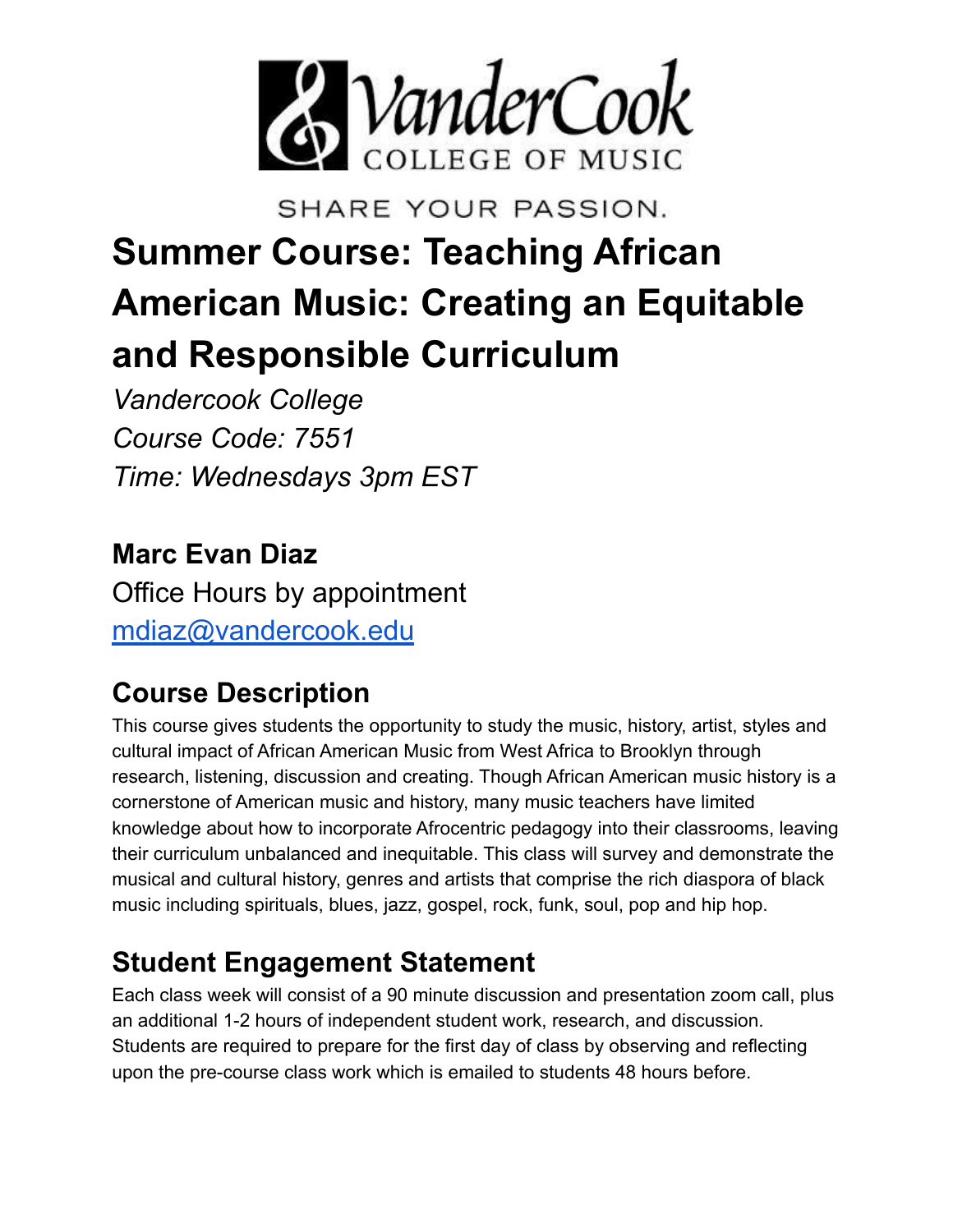# **Philosophy Statement**

This class is intentionally designed to challenge your pedagogical philosophies including how you were taught music, how you believe music should be taught, and the way you teach music. Additional emphasis is placed upon the intersection of Eurocentric Music Education, Culturally Relevant Music Teaching, and Race Identity and Music Education. These are necessary factors to reflect upon to ensure that students are able to clearly review and identify bias in their current curriculums and rebuild curriculums that are equitable and culturally responsive.

| <b>Student Learning Outcomes</b>                                                                                                                                                                       | <b>Outcomes Assessment</b>                                                                                                                                                               |
|--------------------------------------------------------------------------------------------------------------------------------------------------------------------------------------------------------|------------------------------------------------------------------------------------------------------------------------------------------------------------------------------------------|
| Students will research and review<br>African American Music and its<br>social and cultural impact over<br>generations by listening, analyzing,<br>reading, and reviewing music.                        | Students will listen, read, observe,<br>and discuss the meaning of a wide<br>variety of significant African<br>American art and artists.                                                 |
| Students will review, create, and<br>discuss effective and equitable<br>lesson and unit plans that include<br>African American Studies.                                                                | Students will review, identify, and<br>create lesson and unit plans that<br>showcase different African<br>American styles from 1650 to<br>present Day.                                   |
| Students will debate and discuss<br>the contrast between Euro-Centric<br>Education and it's supremacy in<br>music pedagogy in America as<br>compared to Afro-Centric<br>Education styles and pedagogy. | Students will create and<br>demonstrate a balanced curriculum<br>that represents a wide variety of<br>pedagogical practices that are<br>racially equitable and culturally<br>responsive. |
| Students will discuss and observe<br>best pedagogical practices for<br>incorporating different afro-centric<br>learning styles that are<br>representative of different styles of<br>music.             | Students will discuss, observe, and<br>create lesson plans that<br>demonstrate excellence in different<br>pedagogical practices that are<br>appropriate for various styles of<br>music.  |

### **Outcomes and Assessment**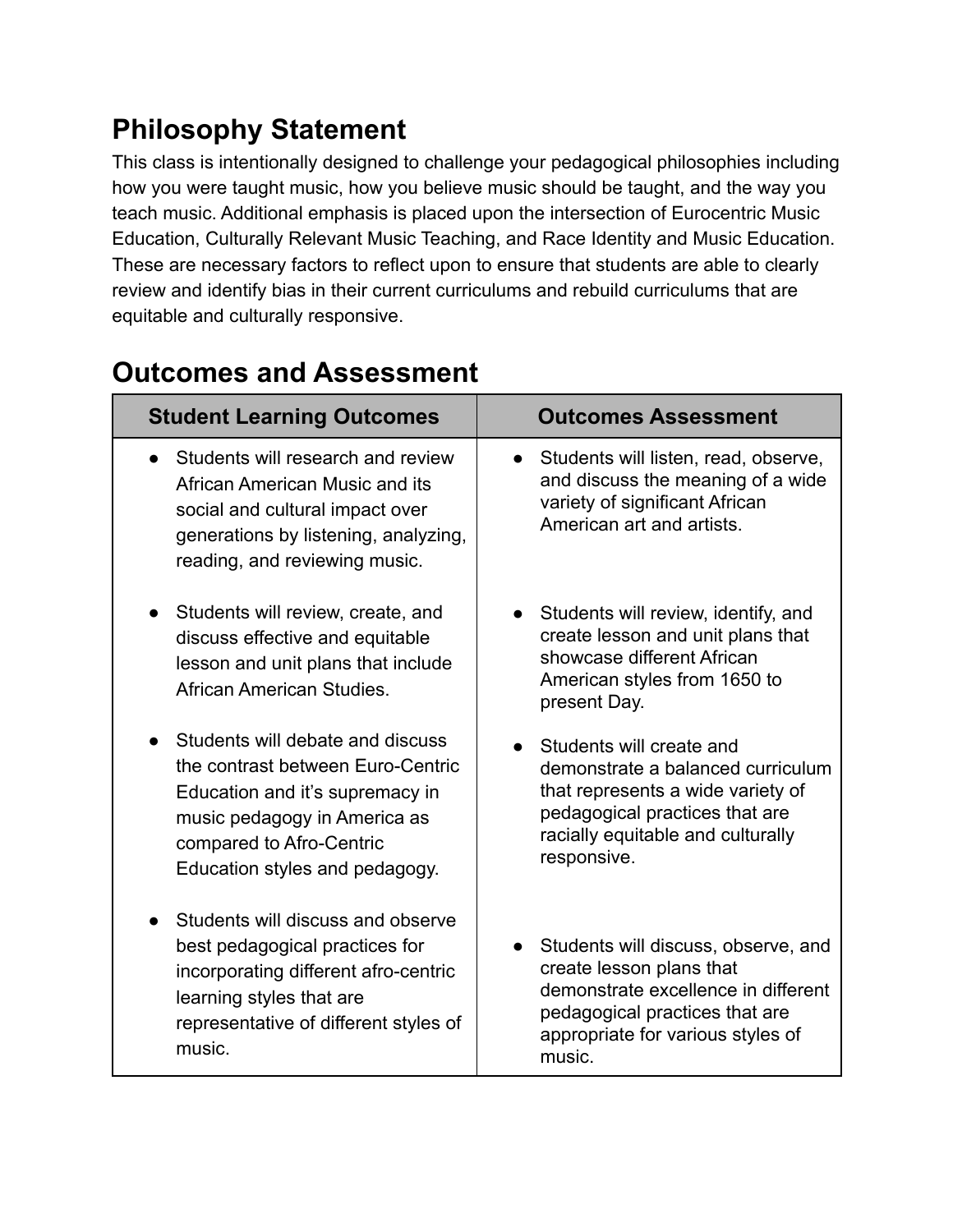# **Program-Level Outcomes Addressed:**

### **Professionalism in Teaching**

Candidates will participate in group and character-building activities by working alone and with other to explore personal strengths, weaknesses, opportunities, and threats to personal and professional growth.

Students will demonstrate the ability to:

- 1. Research best educational practices
- 2. Discern new uses for information from a variety of course work
- 3. Reflectively discuss their teaching and ways to enhance it

#### **Excellence in Music**

Candidates will explore more deeply the culturally and historically important aspects of music, musicians, and composers throughout the world and across time.

Students will demonstrate the ability to:

- 1. Recognize style traits of various composers, genres, and periods
- 2. Identify major and transitional composers in a variety of styles, genres, and periods
- 3. Learn or review and apply new techniques to perform in a style appropriate to genre, style, period, and culture

#### **Strength in Character**

Candidates will develop new approaches to the praxis of teaching by learning about, experiencing, and using best practice techniques as borne out in proven traditional practices and those demonstrated as effective through current research.

Students will demonstrate the ability to:

- 1. Discuss a variety of educational approaches
- 2. Describe why particular educational approaches are chosen for use
- 3. Choose and apply new approaches to the teaching praxis.

### **Instructional Materials**

In order to decentralize an emphasis on Eurocentric methods (which is largely based on written tradition) and emphasize Afro-centric methods (which is largely based on an oral tradition), no books are required for this class. However, students will observe, reflect, and discuss a wide variety of articles and documentaries throughout the class which are listed in the course bibliography.

| <b>Grading</b>                                                                                                                      | <b>Grading Scale</b>                                                    |
|-------------------------------------------------------------------------------------------------------------------------------------|-------------------------------------------------------------------------|
| Zoom Conferences -25%<br>Learning Resource Response -25%<br>Weekly Lesson Planning -25%<br>Midterm and Final Research Projects -25% | $90-100 = A$<br>$80-90 = B$<br>$70-80 = C$<br>$65-70 = D$<br>$0-65 = F$ |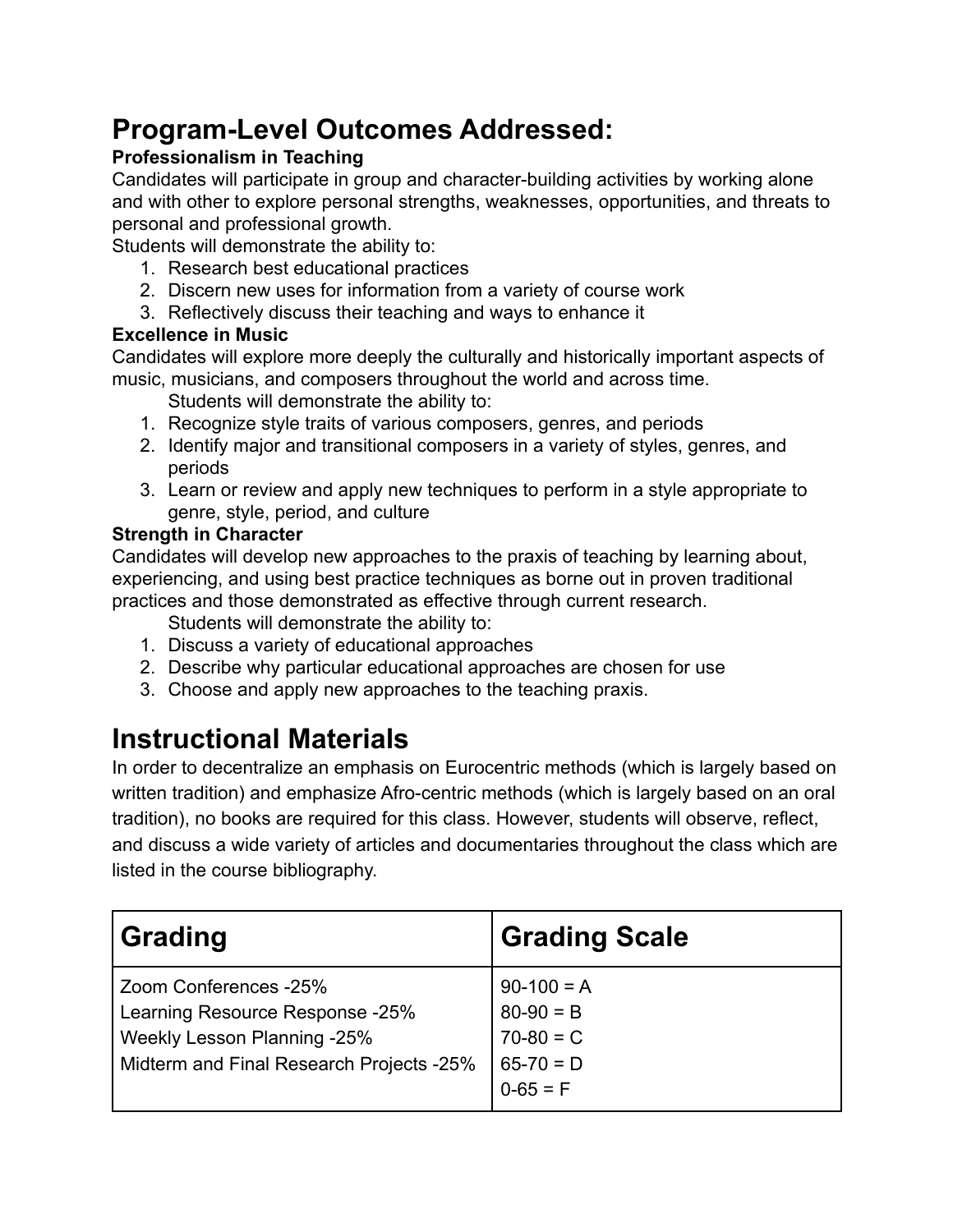### **Instructional Materials and Course Bibliography**

### **Articles and Videos**

The Racial Politics of Music Education\*\*\* <http://www.ethanhein.com/wp/2020/the-racial-politics-of-music-education/>

Music Theory and White Supremacy (first 30 mins) <https://www.youtube.com/watch?v=Kr3quGh7pJA>

Slave Songbook: Origin of the Negro Spiritual *[https://www.youtube.com/watch?v=8zeshN\\_ummU](https://www.youtube.com/watch?v=8zeshN_ummU)*

Up From Slavery by Booker T. Washington Chapter 1: A Slave Among Slaves | Up from Slavery | Booker T. [Washington](https://etc.usf.edu/lit2go/92/up-from-slavery/1571/chapter-1-a-slave-among-slaves/) | Lit2Go ETC

Is Eurocentricity problem in our music schools <https://musicschoolcentral.com/eurocentricity-problem-music-schools-five-solutions-revealed/3/>

Teaching whiteness in the classroom

[https://www.ethanhein.com/wp/2018/teaching-whiteness-in-music-class/#:~:text=Eurocentric%2](https://www.ethanhein.com/wp/2018/teaching-whiteness-in-music-class/#:~:text=Eurocentric%20music%20education%20is%20the,Western%20%E2%80%9Cart%E2%80%9D%20music%20tradition.) [0music%20education%20is%20the,Western%20%E2%80%9Cart%E2%80%9D%20music%20tr](https://www.ethanhein.com/wp/2018/teaching-whiteness-in-music-class/#:~:text=Eurocentric%20music%20education%20is%20the,Western%20%E2%80%9Cart%E2%80%9D%20music%20tradition.) [adition.](https://www.ethanhein.com/wp/2018/teaching-whiteness-in-music-class/#:~:text=Eurocentric%20music%20education%20is%20the,Western%20%E2%80%9Cart%E2%80%9D%20music%20tradition.)

The Birth of Soul by Ray Charles <https://www.youtube.com/watch?v=f3AFhSsRyyk>

The Tanning of America <https://www.youtube.com/watch?v=-x9o6qQxbdw>

# **Attendance Policy**

Students will be required to attend the weekly zoom meetings on Tuesday from 3-4PM EST. Meeting links and invitations are made available on the classes Schoology web page. If a student must miss an online class, the student is responsible for re-watching and responding to the Zoom discussion, which will be saved and made available on Schoology. The student alone is responsible for the work due. An excused absence will be applied if the student gives 48 hours notice and responds to the class replay. If a student is not virtually present, an unexcused absence will apply, and the student will receive no credit for that portion of their grade.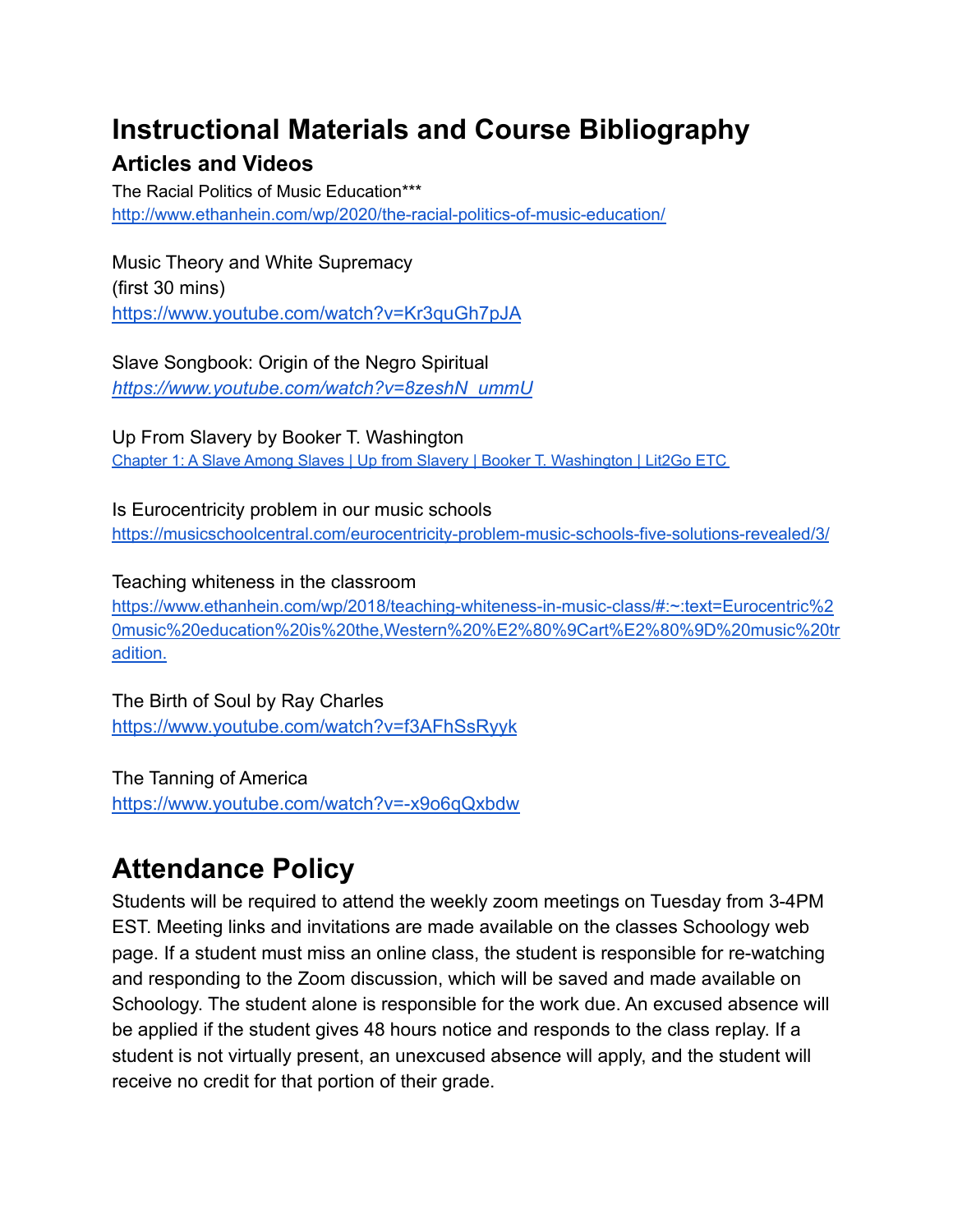# **Course Weekly Requirements**

### **1. Weekly Learning Resource**

One article or video will be sent out per week. You will need to respond to the four questions below on schoology, as well as engage with two of your classmates' responses. In certain cases there will be an additional statement added.

- What do you agree with?
- What do you disagree with?
- What do you want to incorporate in your class?
- What do you have a question about?

### **2. Weekly Zoom Call**

You need to attend our Weekly Zoom call (Wednesday 2-3pm EST). In this zoom call we will further discuss the article or video sent out, and I will also demonstrate song writing practices in different styles.

### **3. One Lesson Plan or Unit Overview per week.**

Lesson plan or Unit Overview should include:

- Objective
- Unit
- Essential Question
- Basic Agenda
- Assessment

# **Course Calendar and Class Session Breakdown**

# **Pre-Class Preparation And Homework**

### Due:

- 1. Watch and discuss the first 30 minutes of Music Theory and White Supremacy.
- 2. In a synopsis that reflects upon what kind of theory you lean towards, your music history background, and your students cultural backgrounds.

<https://www.youtube.com/watch?v=Kr3quGh7pJA>[/](http://www.ethanhein.com/wp/2020/the-racial-politics-of-music-education/)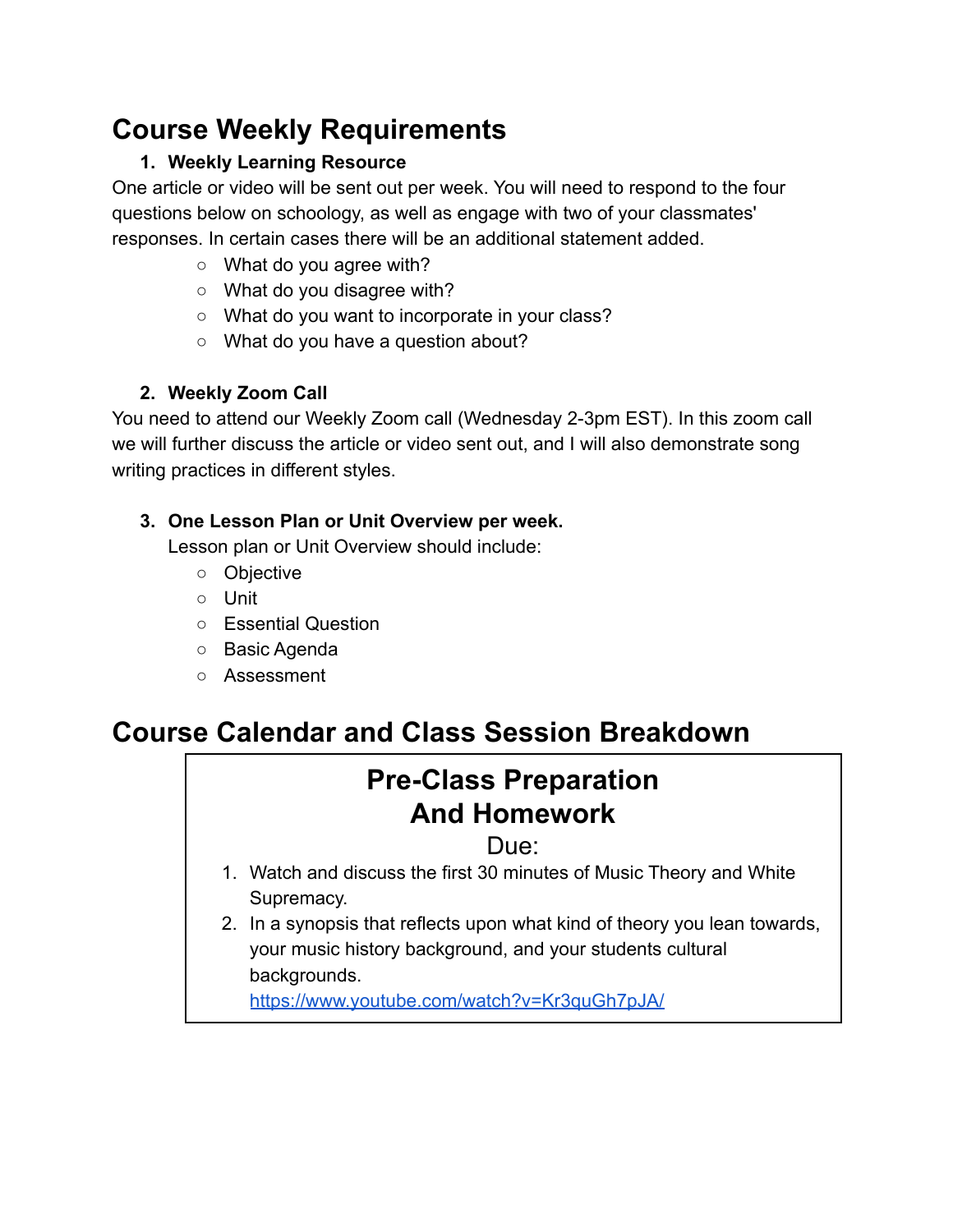#### **Week 1: Intro Class and The Music of West Africa**

Teacher/ Student Introductions

- 1. Review Syllabus
- 2. Euro-centric vs. Afro-centric Music Education Discussion:
- 3. Teacher Presentation: West African Unit Plan by MED [https://docs.google.com/presentation/d/1UcXh\\_IjTG8ZmjYO1TL6BfyCtwy](https://docs.google.com/presentation/d/1UcXh_IjTG8ZmjYO1TL6BfyCtwyQj_jyvRFeh3veCqnk/edit#slide=id.p) Qi\_jyvRFeh3veCqnk/edit#slide=id.p

### **Homework**

### Due:

**Create:** a Lesson or Unit Plan using a West African Song or Technique **Watch and Note (18 minutes)**

*Slave Songbook: Origin of the Negro Spiritual [https://www.youtube.com/watch?v=8zeshN\\_ummU](https://www.youtube.com/watch?v=8zeshN_ummU)*

#### **Week 2: Slave Songs**

- 1. Student Presentations: West African Lesson/ Unit Plans
- 2. Listening: Compare and Contrast: <https://www.youtube.com/watch?v=FICanqLXR2w> [https://www.youtube.com/watch?v=7oFcFzJT7Tw](https://www.youtube.com/watch?v=FICanqLXR2w)
- 3. Teacher Presentation: Slave Song Unit
- 4. Listening: Popular Spirituals for Choir

### **Homework**

### Due:

**Option 1:** Create a Lesson/ Unit Plan with a slave songs using songs that you've researched.

**Read and Discuss: Up From Slavery by Booker T. Washington** Read the first Chapter, paying close attention to the last 2 paragraphs. Chapter 1: A Slave Among Slaves | Up from Slavery | Booker T. [Washington](https://etc.usf.edu/lit2go/92/up-from-slavery/1571/chapter-1-a-slave-among-slaves/) | Lit2Go ETC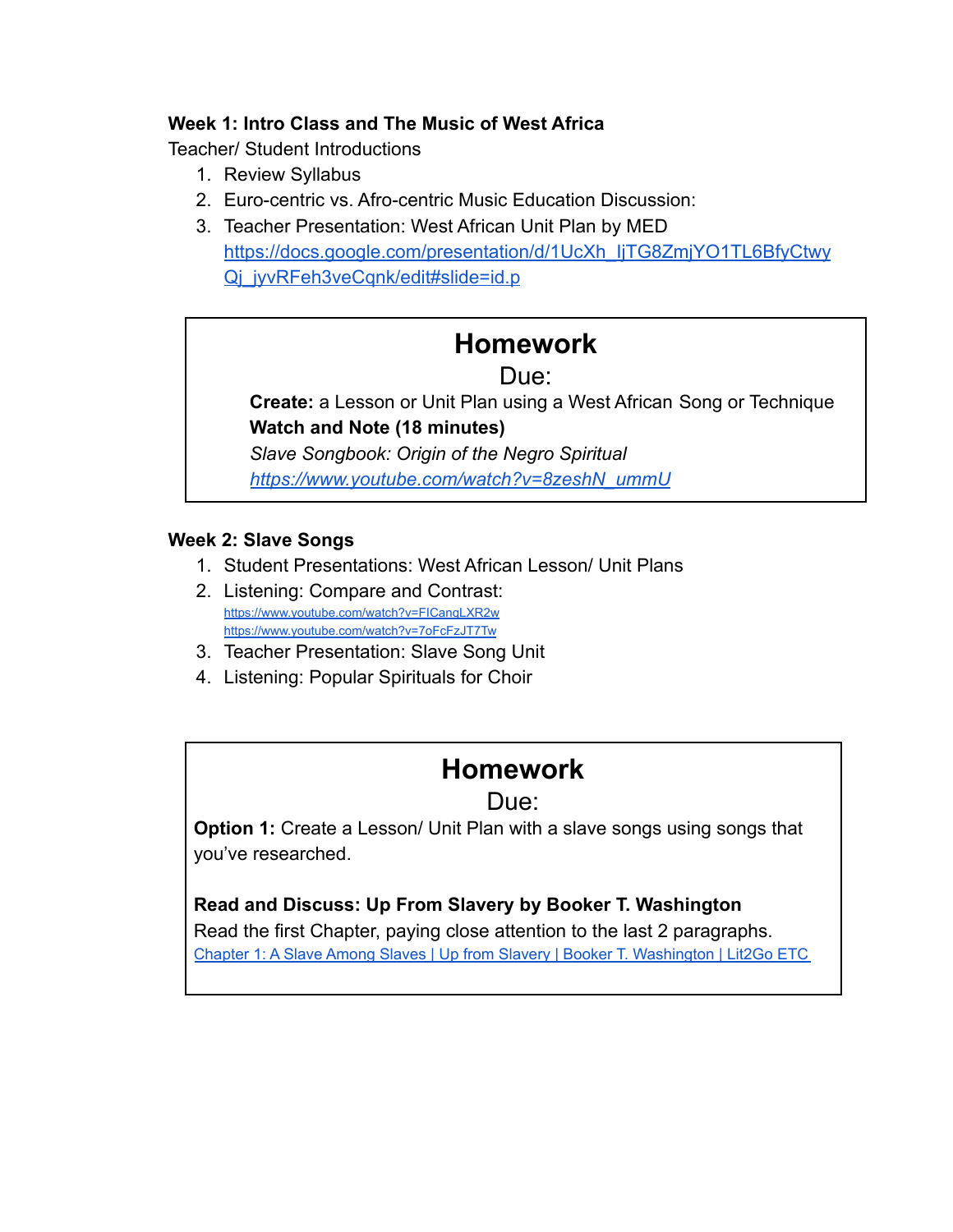#### **Week 3: Blues Part 1 & 2**

- 1. Excerpt from "Up from Slavery" by Booker T. Washington
- 2. Writing Blues Songs
- 3. Teacher Share: How to write the Blues and Blues Unit
- 4. Student Share: Blues Songs
- 5. Teacher Share: Blues Unit

### **Homework**

#### Due:

**Create:** Write a 2 verse Blues Song and Record it. We will share in class next week. **Create:** A Blues Lesson Plan or unit plan

**Watch and Discuss:** [Blues Story: A Documentary](https://www.youtube.com/watch?reload=9&v=5qq_qnLHf74)

#### **Week 4: Survey of Jazz and Classical Music**

1. Student share: Jazz plans

### **Homework**

### Due:

**Create:** Research an African American Classical Musician or music style. Create a lesson or unit plan that is representative of that style. Be sure to include:

- The artist or style you are representing
- 3-5 significant works
- Cite your sources

 $~\sim$ or $~\sim$ 

**Create:** Research a particular jazz musician or a type of jazz music and create a lesson or unit plan that is representative of their work. Make sure to include:

- The artist or style you are representing
- 3-5 significant works
- Cite your sources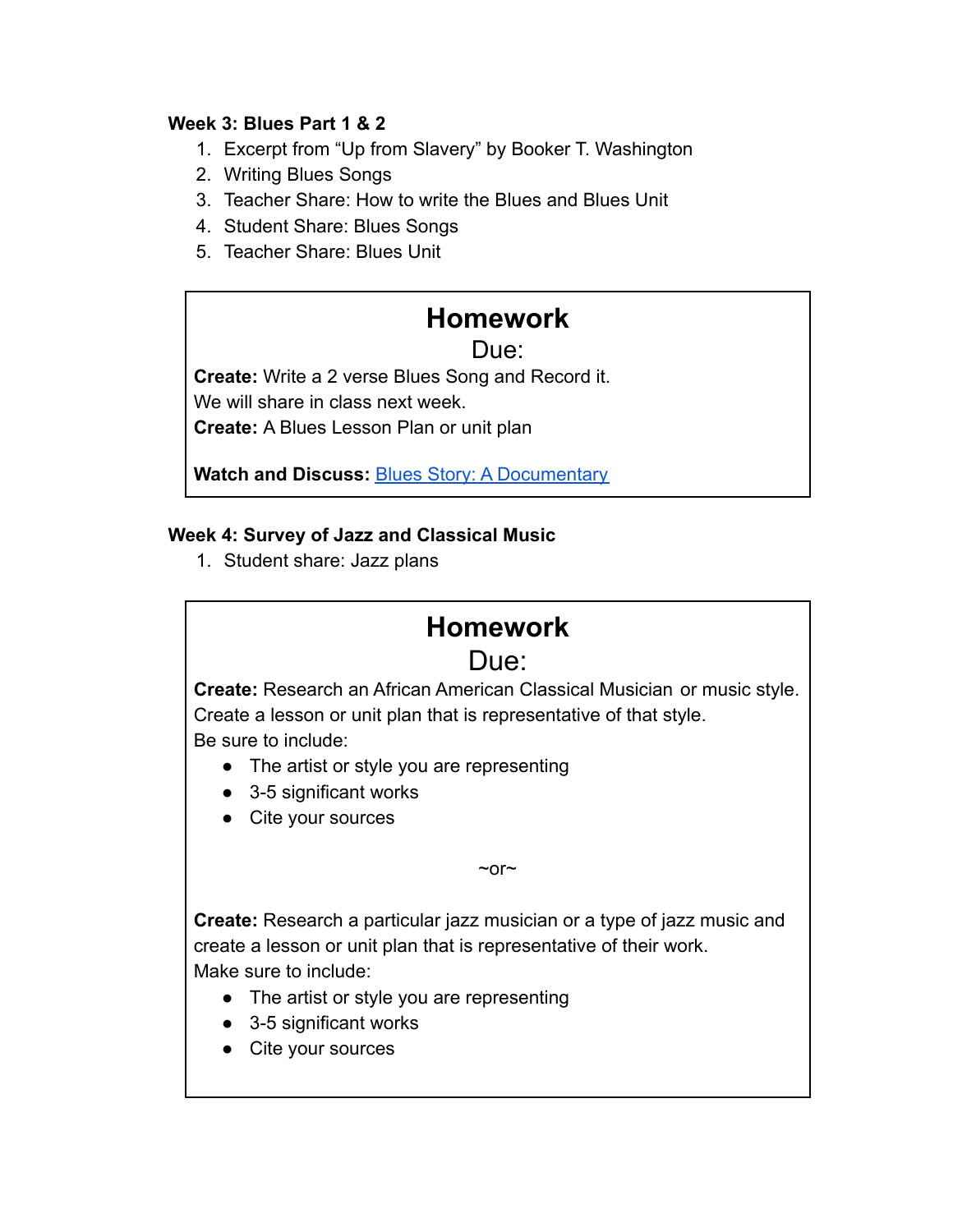#### **Week 5: Music of the Civil Rights Movement/ R&B and Rock and Roll**

- 1. **Discussion:** Why should we teach protest music? What are things we should be aware of when teaching protest music?
- 2. **Teacher Presentation:** Music of the Civil Rights Movement
- 3. **Brainstorming and Planning:** How to teach protest
- 4. https://www.youtube.com/watch?v=qLc5QJsMgvw

# **Homework**

### Due:

**Watch and Discuss:** The Birth of Soul by Ray Charles <https://www.youtube.com/watch?v=f3AFhSsRyyk>

**Create a Unit Plan** that outlines the Protest Music and the Civil Rights Movement. Be sure to have a final project where students lead independent protests.

#### **Week 6: Funk, Soul, and Rock & Roll**

- 1. **Discussion:** What is cultural appropriation and how can we teach about it?
- 2. **Student Presentations:** Protest Music and the Civil Rights Movement

### **Homework**

### Due:

**Watch and Discuss:** Watch Hip-Hop Evolution on Netflix, or a similar video that discusses the origins of hip hop.

### **Create a lesson or unit Plan that outlines funk/ soul/ or black rock & roll music:**

Be sure to include:

- The artist or style you are representing
- 3-5 significant works
- Cite your sources
- Use little kids rock to teach modern songs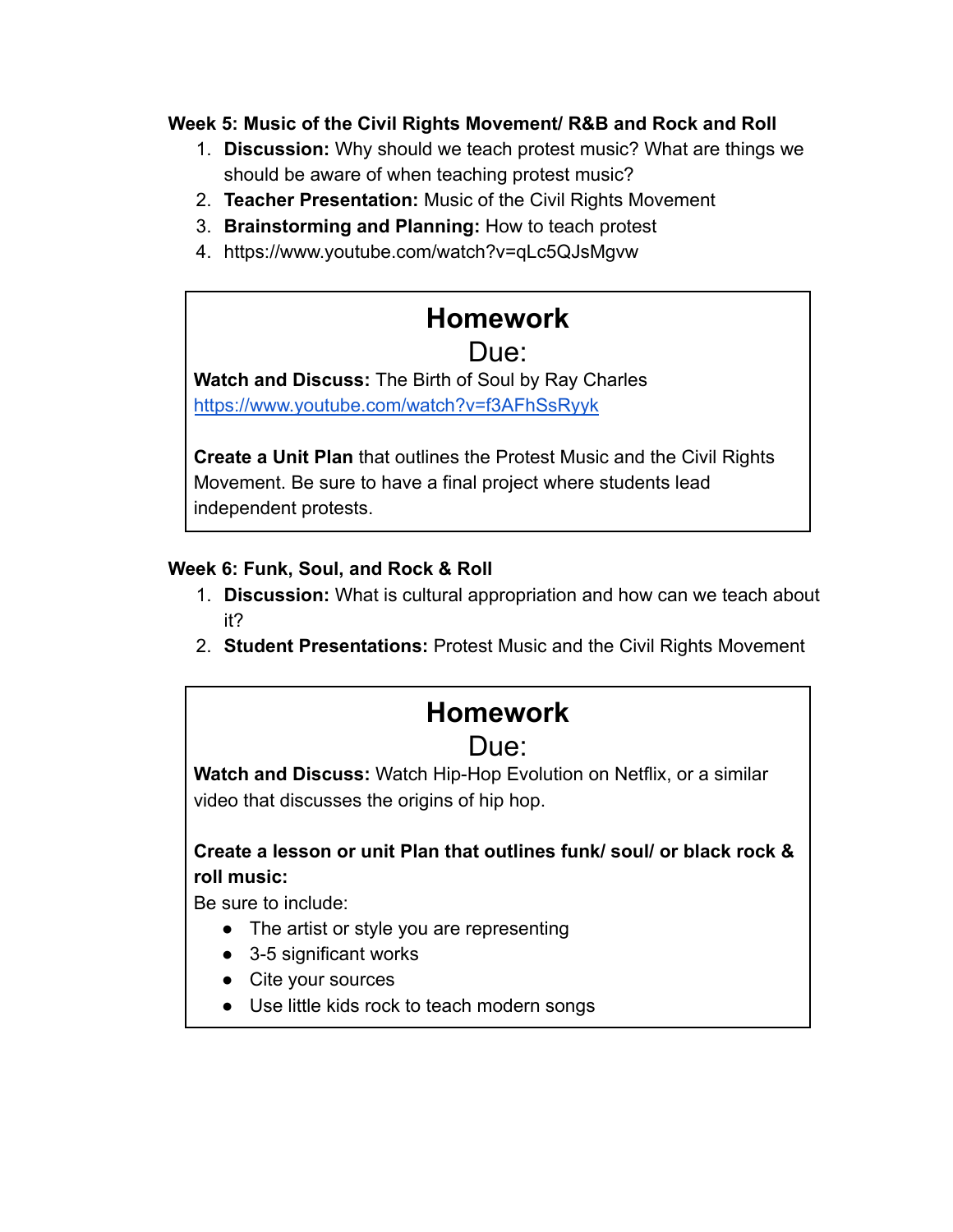#### **Week 7: Hip hop Part 1**

- 1. Discussion: What is an equitable and responsible curriculum? And how can we ensure that our students are getting what they need to succeed.
- 2. Teacher Presentation: Hip hop Part 1
- 3. Student Presentations: Funk, Soul, and Rock and Roll

## **Homework**

### Due:

**Research and Respond:** Equity articles.

**Create a Unit Plan** that teaches Hip hop fundamentals.

#### **Week 8: Hip Hop Part 2**

- 1. **Discussion:** Create an Equity plan in small groups (band/ choir/ orchestra). Create 5 creed (I Will/ I Believe) statements that speak to how you will commit to creating an equitable and responsible classroom.
- 2. **Teacher Presentations:** Hip Hop part 2

### **Homework**

### Due:

**Read and Discuss: The Racial Politics of Music Education** <http://www.ethanhein.com/wp/2020/the-racial-politics-of-music-education/>

**Create a Curriculum Map** that highlights the evolution of African American Music. Be sure to include your lesson and Unit Overviews. Include a final project.

### **Health and Safety**

VanderCook College of Music is committed to providing a safe and healthy environment for study and work. Basic information regarding the maintenance of health and safety within the contexts of practice, performance, teaching and listening is provided throughout the academic year. Health and safety information specific to this course will be addressed. It is the responsibility of each individual musician to take an active role in making informed decisions to help maintain their own health and safety.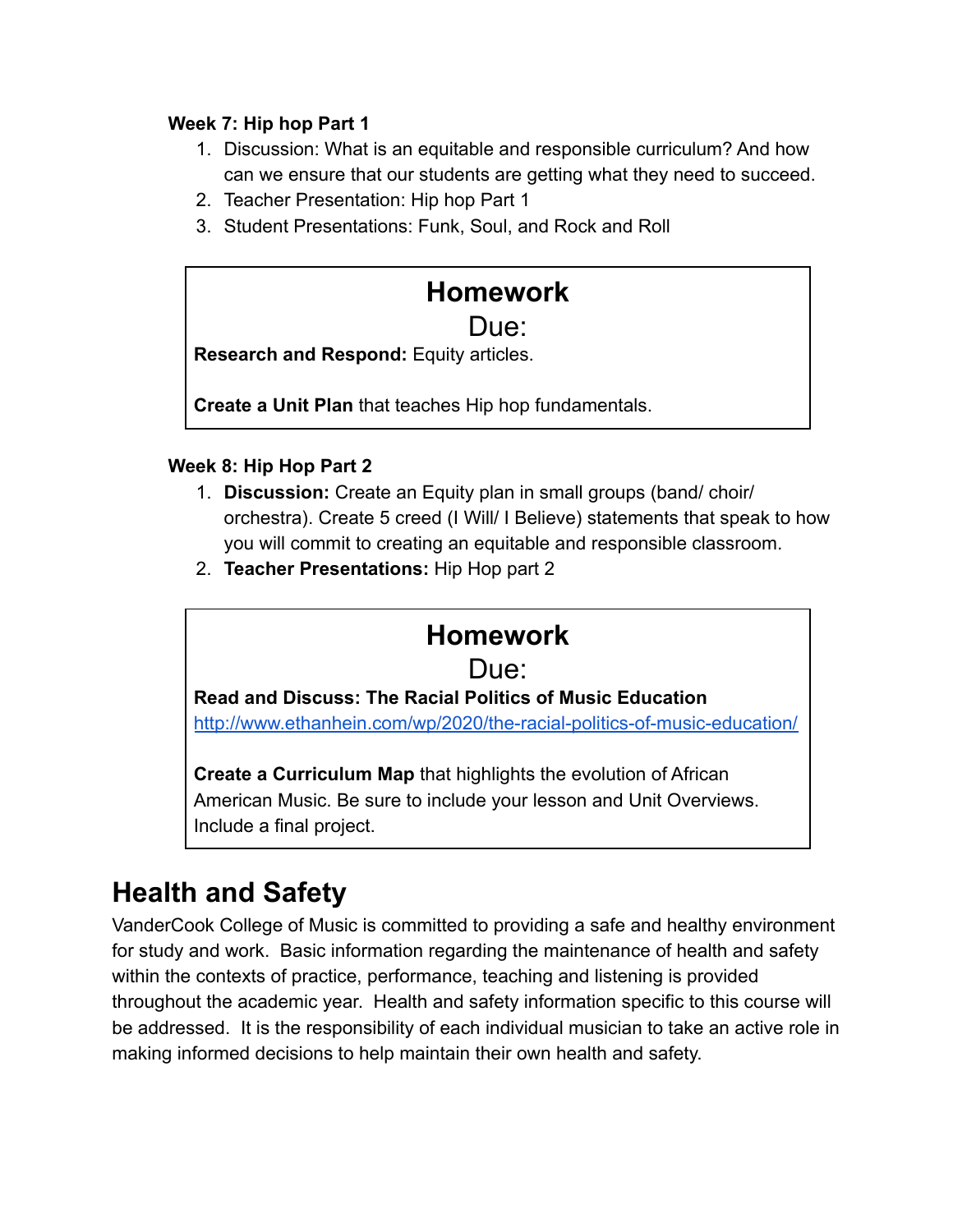# **Candidate Conduct**

An important part of VanderCook's Conceptual Framework and Candidate Dispositions and Outcomes is the focus on professionalism and character. Specific descriptors include participation as well as attendance, flexibility in the face of changing circumstances and institutional needs, the commitment to continual personal development, self-reflection and growth, respect for the academic community and the individuals and resources of that community, and behavior, speech and dress that is appropriate and respectful in the educational environment. Failure to observe standards of professional behavior may result in referral to the Standards Committee and/or the appropriate dean. Consistent concerns in this area will have an impact on successful completion of the program.

# **Academic Honesty**

Candidates are expected to maintain the highest standards of integrity in their academic work. Failure to do so will jeopardize a candidate's success in the program. Examples of academic dishonesty include: Presenting another's words, music, or concepts as your own by failing to acknowledge or properly cite the source.

Communicating or receiving answers or information to/from another in a testing situation. Consulting notes or any other source of answers/information in a testing situation, unless the instructor authorizes such access. Making available or accessing tests or quizzes from current or previous classes unless explicitly authorized by the instructor. Bringing, by any means, answers or information into a testing situation except as explicitly authorized by the instructor. Collaborating or turning in jointly produced work on any test or assignment that is intended to reflect individual effort.

# **Disability Statement**

If a student has a disability which might interfere with that student's ability to function in this course it is the responsibility of that student to notify the instructor at the beginning of the course.

# **Plagiarism**

Plagiarism means taking someone else's words, ideas, data or work and presenting them as your own. This could mean an exact duplication of someone else's work without proper citation of the source, or it could mean you present it with only small changes and do not cite the source. Plagiarism can occur in art, music, literature, or